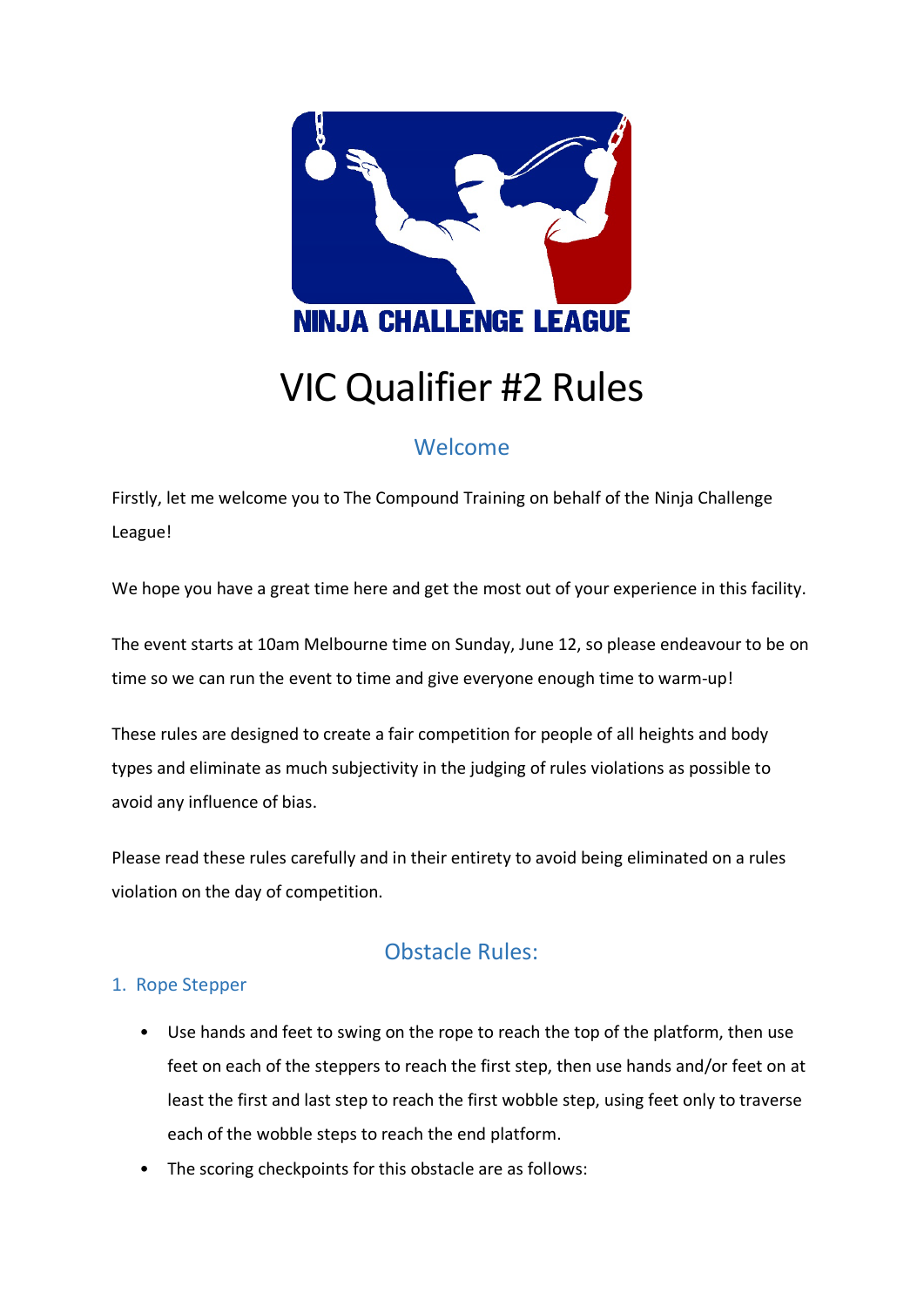- Rope Swing
- Rope Platform
- Stepper 1-3
- $\bullet$  Step 1-5
- Wobble Step 1-3
- Wobble Dismount

#### 2. Beams

- Use feet to traverse the top-most sections of each balance beam only to reach the end platform.
- The scoring checkpoints for this obstacle are as follows:
	- Beam 1-3
	- Beams Dismount
- A dismount is assessed if the competitor contacts the end box but falls back.

#### 3. Lache Lane

- Use hands only to lache between each of the bars to reach the rings with both hands before dismounting to the end platform.
- The scoring checkpoints for this obstacle are as follows:
	- Lache Bar 1-3
	- Lache Rings
	- Lache Dismount

#### 4. Jumping Spider

- Starting from the red mat, use the trampoline to jump into the spider walk and mount it with hands and/or feet on each side, then traverse to reach the end platform.
- The scoring checkpoints for this obstacle are as follows:
	- Spider Tramp
	- Spider Walk
	- Spider Dismount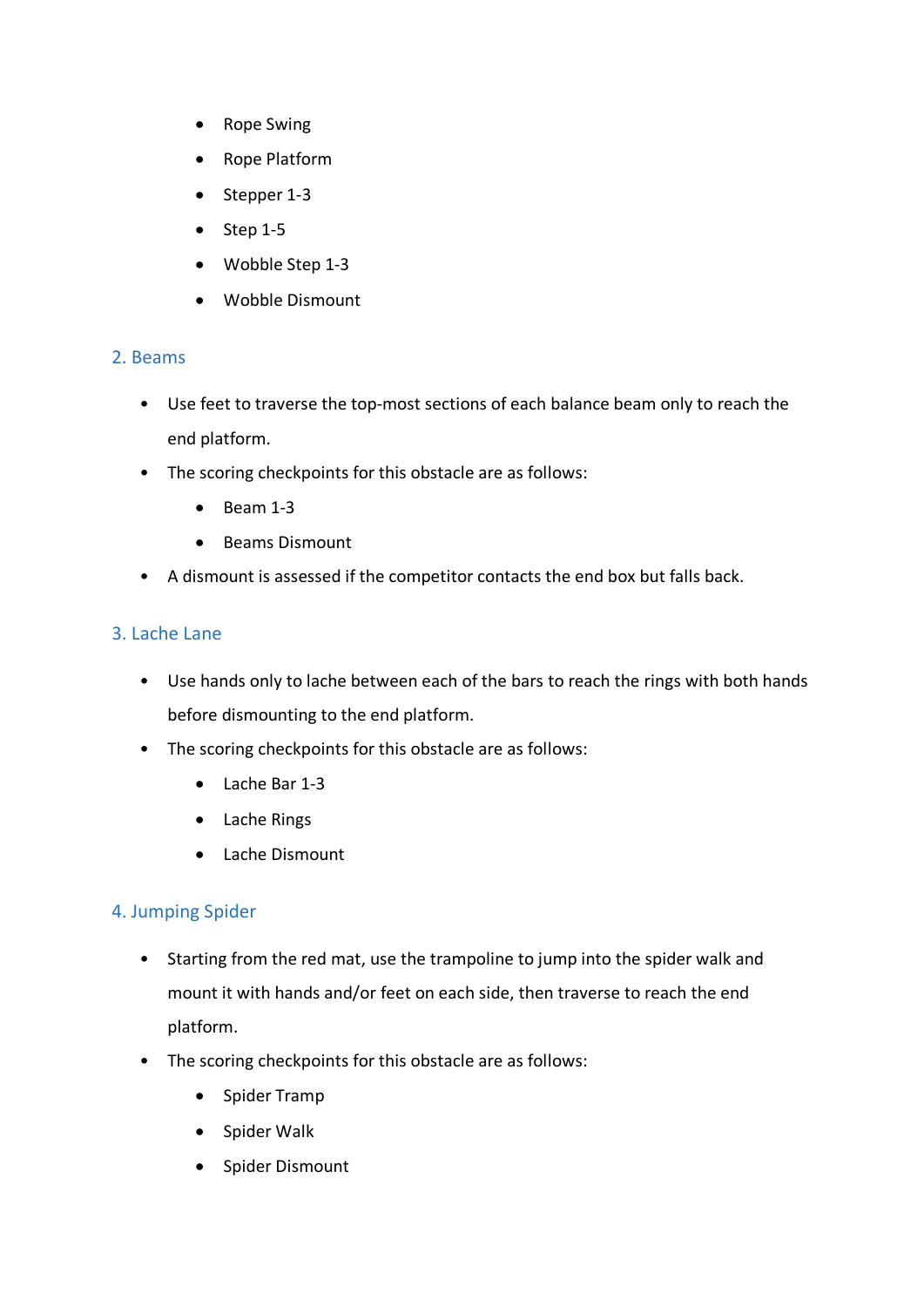#### 5. The Fortress

- Use hands only on at least the first and last hanging wooden peg to reach the last metal pipe before dismounting to the platform.
- The scoring checkpoints for this obstacle are as follows:
	- Fortress Peg 1-16
	- Fortress Pipe 1-2
	- Fortress Dismount

#### 6. Swinging Cliffs

- Use the trapeze bar to reach the first swinging cliff, then lache to the second cliff before dismounting to the red mat.
- The scoring checkpoints for this obstacle are as follows:
	- Cliff Bar
	- Swinging Cliff 1-2
	- Cliff Dismount

#### 7. Slingshot

- Use hands on the bar only to use at least the first and last set of sling cups to reach the platform.
- The scoring checkpoints for this obstacle are as follows:
	- Slingshot 1-6
	- Slingshot Dismount

### 8. Invisible Ladder

- Use hands on the rings only to climb the invisible ladder until the tape reaches the pulleys, then mount the platform and hit the buzzer to end the run.
- The scoring checkpoints for this obstacle are as follows:
	- Invisible Ladder
	- Invisible Platform
	- Finish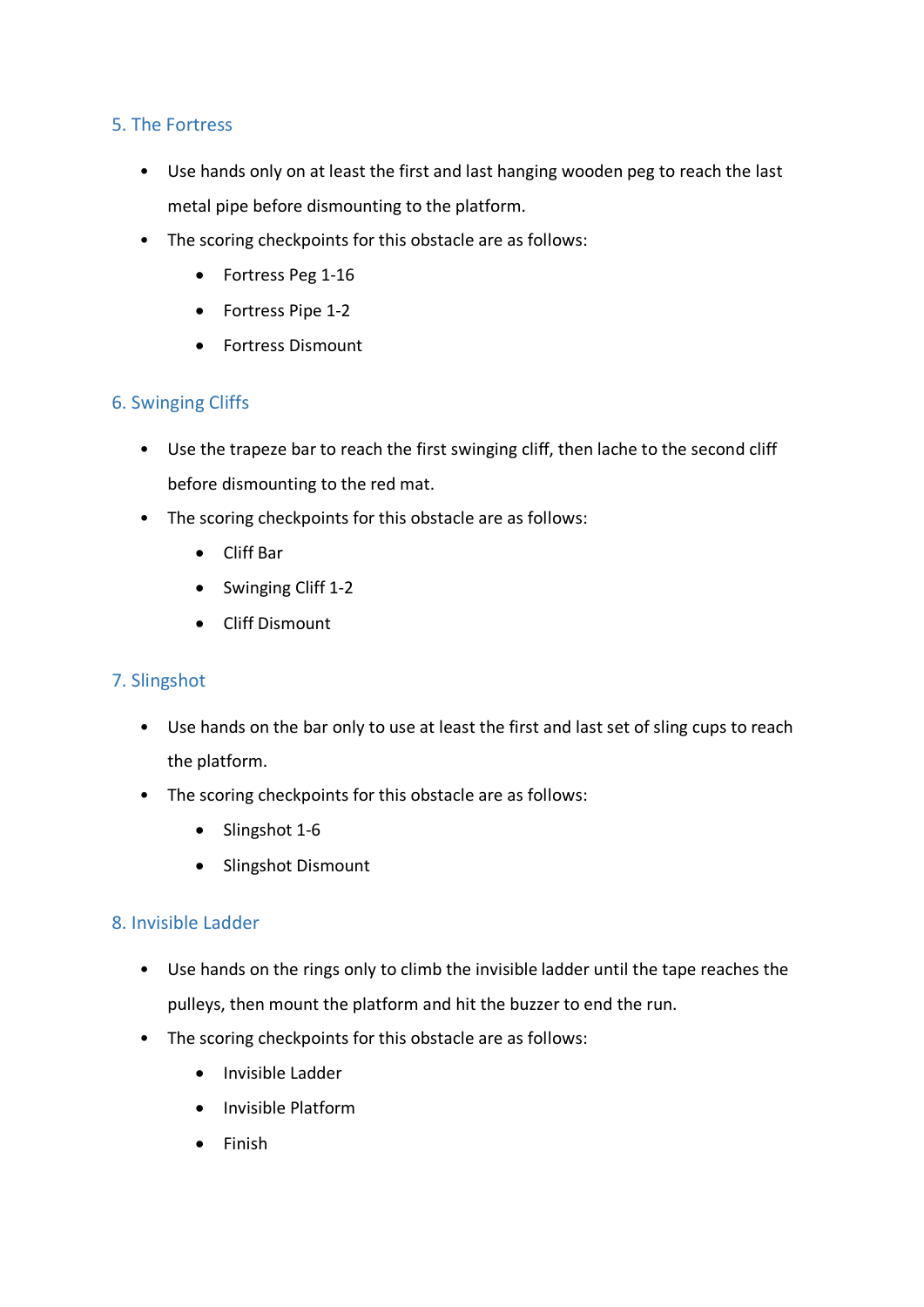## General Rules:

- Competitors will only have one official attempt to run the course.
- The first time any competitor fails an obstacle (except the Warped Wall), their official run will end, but they will have 60 seconds to attempt the remainder of the obstacles.
- Competitors will be randomly assigned a spot in the run order for each session on the day of competition to guarantee fairness.
- Competitors will be offered a spray bottle and towel to clean their feet immediately before their run.
- Competitors must remove all chalk from their hands before their run begins.
- Runs always begin with the judge's whistle.
- All competitors must wear enclosed shoes.
- Touching the floor while attempting an obstacle results in elimination.
- Competitors must finish each obstacle with control or spend at least one second on the platform before moving on to the next obstacle. What constitutes an uncontrolled landing is determined at the judge's discretion.
- Competitors may only rest for 20 seconds between obstacles without being eliminated, they will be given a 10 second warning and a 5-second countdown. The rest period will start as soon as a competitor completes an obstacle.
- Chalk and other performance aids will be provided where they are deemed beneficial by the Commissioner.
- The judge's decision is always final, but if a competitor is disqualified for violating a rule, they may request a video review in person, immediately following the conclusion of their run, but must accept any ruling made by the designated NCL judge.
- If an NCL judge thinks a violation has occurred but wants to check the video review before making a final ruling, he or she will flag this during the run, but the competitor will be allowed to continue and the incident will be reviewed afterwards. Any change in ruling after this video review will be final.